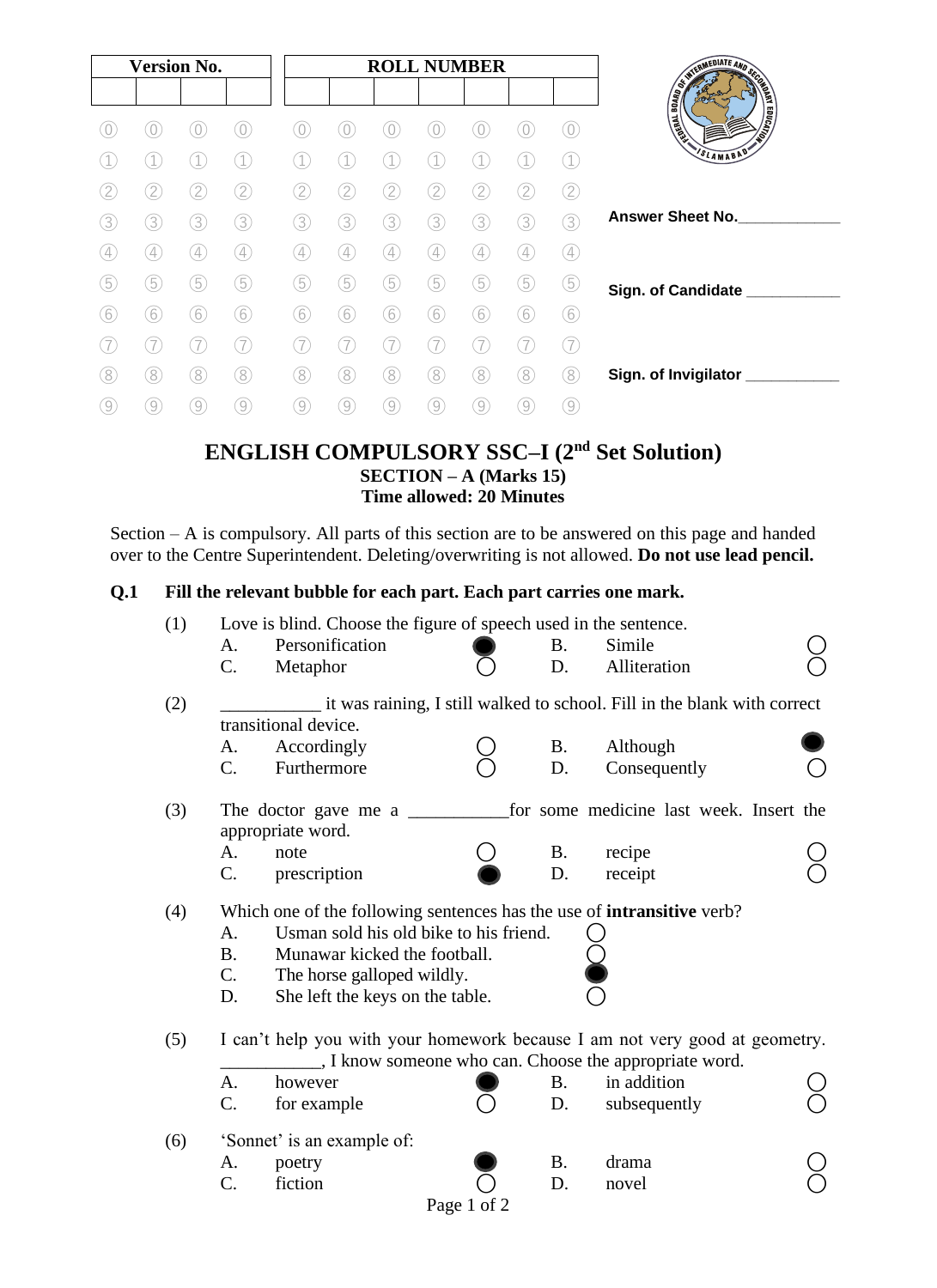| (7)  | А.<br>C.                                                                                                                             | How happy is he here! Choose the poetic device used in the line.<br>simile<br>metaphor                      |  | <b>B.</b><br>D. | alliteration<br>personification                                                  |  |  |  |  |  |
|------|--------------------------------------------------------------------------------------------------------------------------------------|-------------------------------------------------------------------------------------------------------------|--|-----------------|----------------------------------------------------------------------------------|--|--|--|--|--|
| (8)  | I felt an <b>intolerable</b> sorrow, realizing that my friend could be so mean. The<br>underlined word has the same meaning as:      |                                                                                                             |  |                 |                                                                                  |  |  |  |  |  |
|      | A.<br>$C_{\cdot}$                                                                                                                    | unwelcome<br>unbearable                                                                                     |  | <b>B.</b><br>D. | unnatural<br>unwanted                                                            |  |  |  |  |  |
| (9)  | It has been an extremely <b>brutal</b> summer with very hot temperatures. What does<br>the word brutal mean?                         |                                                                                                             |  |                 |                                                                                  |  |  |  |  |  |
|      | A.<br>$C_{\cdot}$                                                                                                                    | harsh<br>pleasant                                                                                           |  | <b>B.</b><br>D. | windy<br>gentle                                                                  |  |  |  |  |  |
| (10) | preposition.                                                                                                                         |                                                                                                             |  |                 | He is interested ____________ learning English. Fill in the blank with suitable  |  |  |  |  |  |
|      | A.<br>$C_{\cdot}$                                                                                                                    | <sub>on</sub><br>to                                                                                         |  | <b>B.</b><br>D. | in<br>for                                                                        |  |  |  |  |  |
| (11) |                                                                                                                                      | Select the plural form of the word Alumnus.                                                                 |  |                 |                                                                                  |  |  |  |  |  |
|      | A.                                                                                                                                   | alumni                                                                                                      |  | <b>B.</b>       | alumnae                                                                          |  |  |  |  |  |
|      | B.                                                                                                                                   | alumus                                                                                                      |  | C.              | alumna                                                                           |  |  |  |  |  |
| (12) |                                                                                                                                      | These students are best friends, and they plan to go to college together. Identify the<br>sentence type as: |  |                 |                                                                                  |  |  |  |  |  |
|      | A.                                                                                                                                   | simple                                                                                                      |  | <b>B.</b>       | compound                                                                         |  |  |  |  |  |
|      | $\mathbf{C}$ .                                                                                                                       | complex                                                                                                     |  | D.              | compound-complex                                                                 |  |  |  |  |  |
| (13) | My sister is a very kind and generous person. ______________, she helps me with<br>my homework and drives me to basketball practice. |                                                                                                             |  |                 |                                                                                  |  |  |  |  |  |
|      | А.                                                                                                                                   | Likewise                                                                                                    |  | B.              | Additionally                                                                     |  |  |  |  |  |
|      | C.                                                                                                                                   | As a result                                                                                                 |  | D.              | For example                                                                      |  |  |  |  |  |
| (14) | Tania is older Saira, while Resham is oldest. Fill in the blanks with<br>suitable words related to degrees of adjective.             |                                                                                                             |  |                 |                                                                                  |  |  |  |  |  |
|      | A.                                                                                                                                   | than, the                                                                                                   |  | Β.              | then, the                                                                        |  |  |  |  |  |
|      | C.                                                                                                                                   | from, the                                                                                                   |  | D.              | than, an                                                                         |  |  |  |  |  |
| (15) | verb.                                                                                                                                |                                                                                                             |  |                 | Would you mind ______ the gate, please? Fill in the blanks with suitable form of |  |  |  |  |  |
|      | A.                                                                                                                                   | closed                                                                                                      |  | <b>B.</b>       | close                                                                            |  |  |  |  |  |
|      | C.                                                                                                                                   | to close                                                                                                    |  | D.              | closing                                                                          |  |  |  |  |  |

\* \* \* \* \*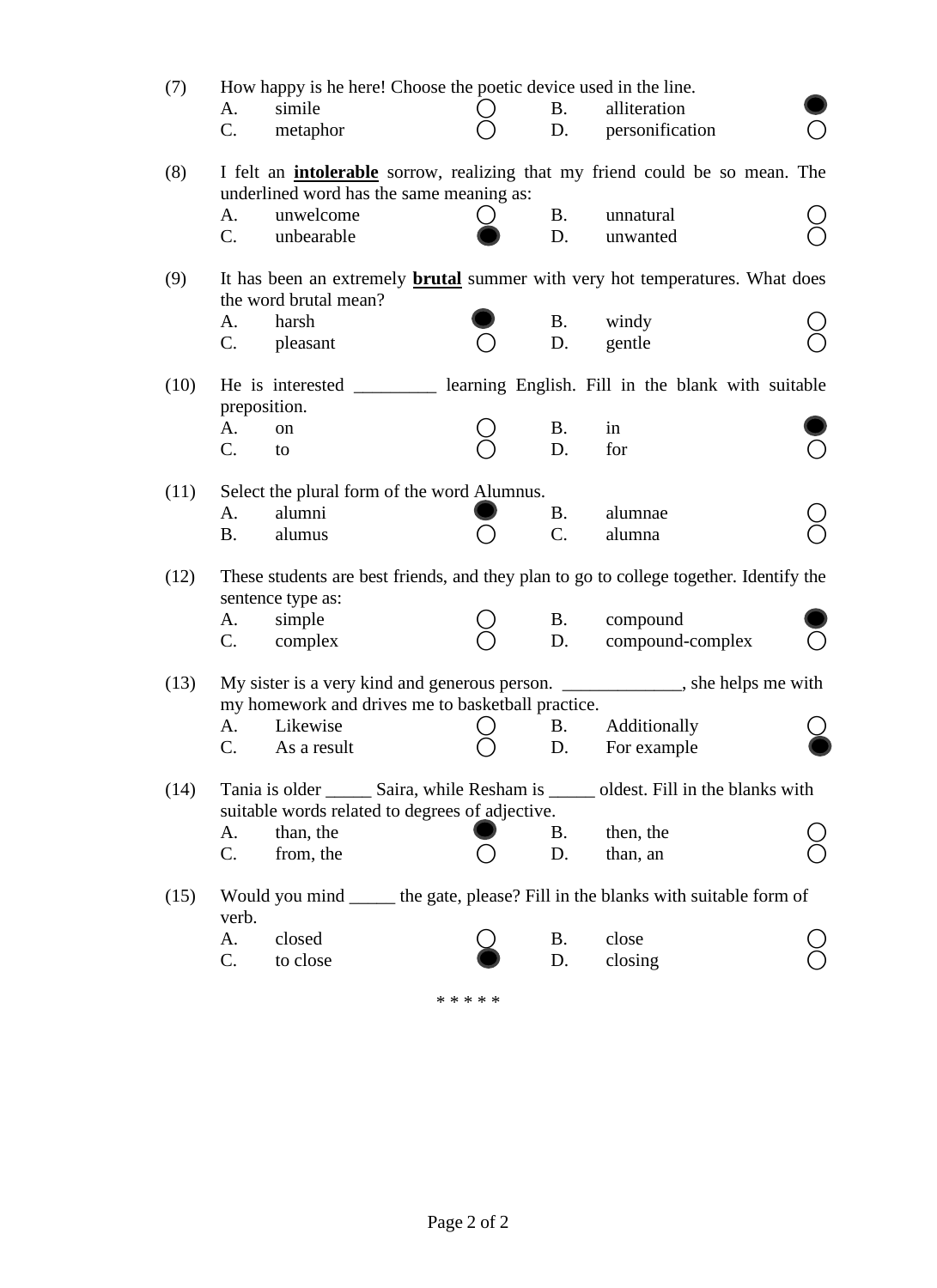

Federal Board SSC-I Examination English (Compulsory) Model Question Paper (Curriculum 2006)

Time allowed: 2.40 hours Total Marks: 60

Note: Answer the questions in sections 'B' and 'C' at the place specified for it therein on the separately provided E-Sheet. Write your answers neatly and legibly.

# **SECTION – B** (Marks 40)

- **Q.2** Read the following passage carefully and answer any **FIVE** questions including **Question No.(i)** appended to it.
- **Note:** Question (i) about summary writing is compulsory carrying 06 marks while rest of the questions carry 03 marks each.  $(6 + 4 \times 3 = 18)$

Drug addiction is a common problem all over the world today. There are many forms of drug addiction but the most dangerous of all is the absolute dependence on it. Long term use of drugs causes permanent mental and physical sickness. Some kinds of drugs that cause disturbance of mind and body are heroin, marijuana, tobacco, valium, cocaine and alcohol.

Drug addiction is caused by the environmental factors. A few important environmental factors that may cause drug addiction are bad peer influence and troubled domestic background. When young people remain in bad company and do experiments in the name of adventure, they may fall **prey** to addiction. The people who are dissatisfied and discontented with their lives may also resort to drug addiction in order to seek and escape from responsibilities of life.

The most important measure to be taken in this regard is the rehabilitation and recovery of a drug addict. In many countries, including Pakistan, addicts, their families and friends consider it a taboo to share their problem with others. They feel **embarrassed** to talk about it for fear of being declared an **outcast**. This not only makes the cure difficult but in most of the cases the addicts die due to lack of timely treatment and counselling.

Rehabilitation centers are the best places for the recovery process of the addicts. Complete medical support and guidance is provided to these people in these centers. Drug abusers, therefore, must be taken to proper and certified rehabilitation centers where proper treatment and cure is available for them. However, this requires rapid identification of the problem of drug addiction and full cooperation of the victims with the team of these centers.

## **QUESTIONS:**

i. Write down the summary of the passage. Also suggest a suitable title.  $(5+1=6)$ 

## Ans. **Drug Addiction**

Drug addiction is a global problem today. Its most dangerous form is absolute dependence on it. Drug addiction is caused by bad peer influence and troubled domestic background. Dissatisfied and discontented people also fall prey to drug addiction and seek escape from responsibilities of life. Some people hide the cases of drug addiction in fear of being declared out cast. Identified cases of drug addiction should be referred to Certified Rehabilitation and recovery centers for proper treatment and rehabilitation.

ii. Explain in your own words the difference between addiction and dependence.

Ans. Drug addiction is a negative connotation which is considered by society as a taboo, whereas complete dependency is the worst form from where recovery becomes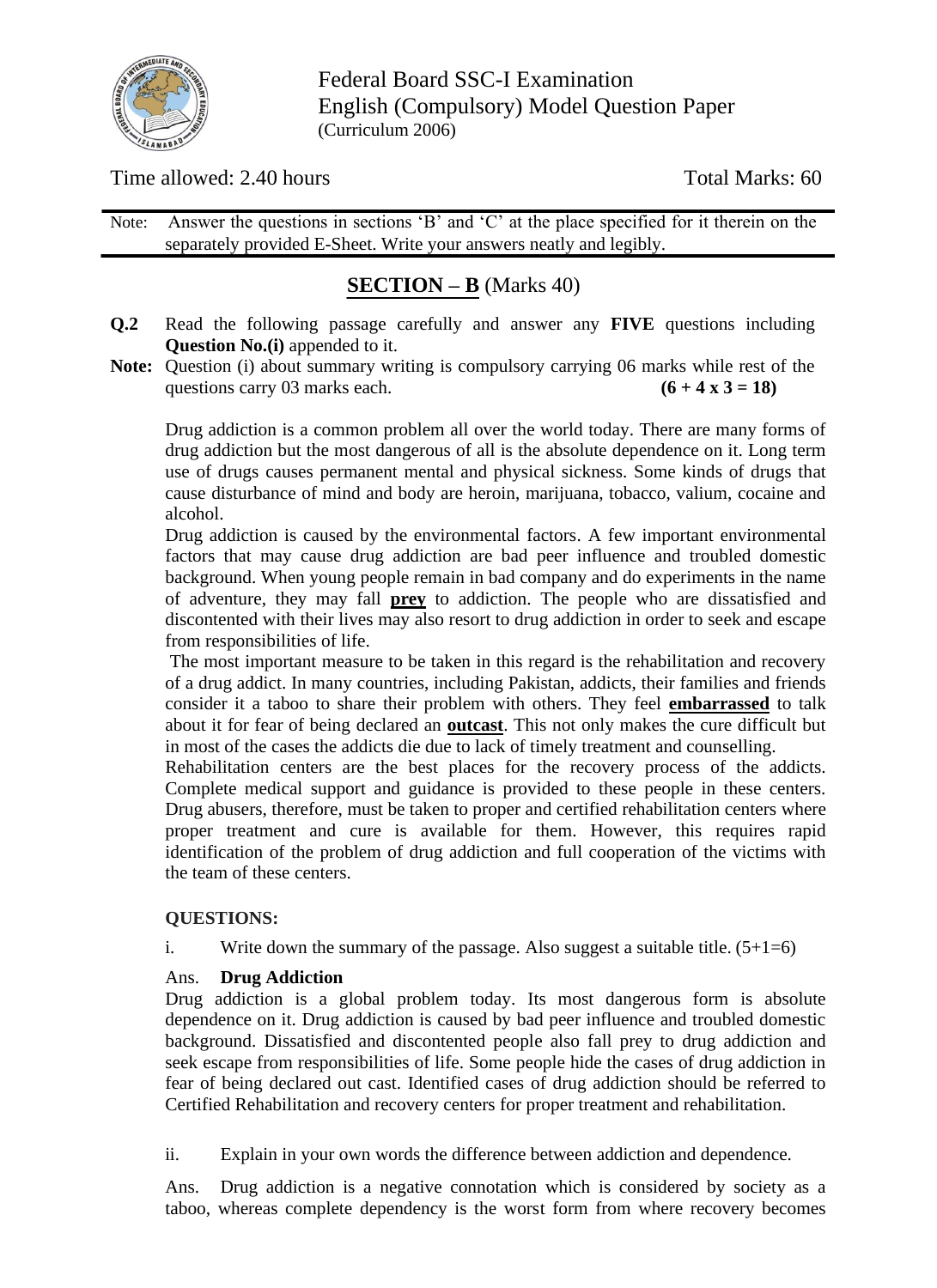difficult. A drug dependent cannot live without drugs and wants to get it by all means. His recovery is only possible through proper treatment in certified rehabilitation centers.

iii. How does a person get addicted?

Ans. A person gets addicted due to environmental factors like bad peer influence and troubled domestic background. Sometimes a person falls victim to drug initiation due to dissatisfied and discontented family life and seeks an escape from responsibilities of life.

iv. How does the drug addiction affect a community?

Ans. Drug initiation may start from a single person but it affects families, relatives, friends and even a whole community. It has a bad name for the family and people want to avoid social connection with such families who have the cases of drug addiction.

v. What are some effective treatments for drug addicts?

Ans. Drug addicts need special attention for proper recovery. Counseling, guidance and sending such cases to rehabilitation and recovery centers are some of the effective treatments for drug addicts. Families can play vital roles for delaying initiation and early diagnosing drug addict cases for rehabilitation.

vi. Evaluate writer's stance that addicts their families and friends, consider it a taboo to share their problem with others. Explain how drug addiction is a taboo? Give your point of view.

Ans. Most of the cases of drug addiction do not come in the limelight and are not referred to rehabilitation centers by the families for fear of being considered as a taboo and subsequently be declared as an outcast. This attitude worsens the risk factor of the addict to lose his life. People must think that life of a person is more important than to be considered as a taboo.

vii. Write meaning of the underlined words.

Ans. Prey: victim / target

Embarrassed: ashamed / mortified

Outcast: untouchable / outsider

**Q.3** a. Paraphrase any **ONE** of the following stanzas: **(3)** The woods are lovely, dark and deep, But I have promises to keep, And miles to go before I sleep, And miles to go before I sleep.

Ans. The trees in the forest are beautiful to stay and enjoy but I cannot stay here for a long time because I have other responsibilities of life to fulfill before going to sleep.

#### **OR**

The man of life upright Whose guiltless heart is free From all dishonest deeds, Or thought of vanity.

Ans. An honest and innocent man's life is free from guilt. He lives a fair life and does not even think or act dishonestly towards other fellow human beings.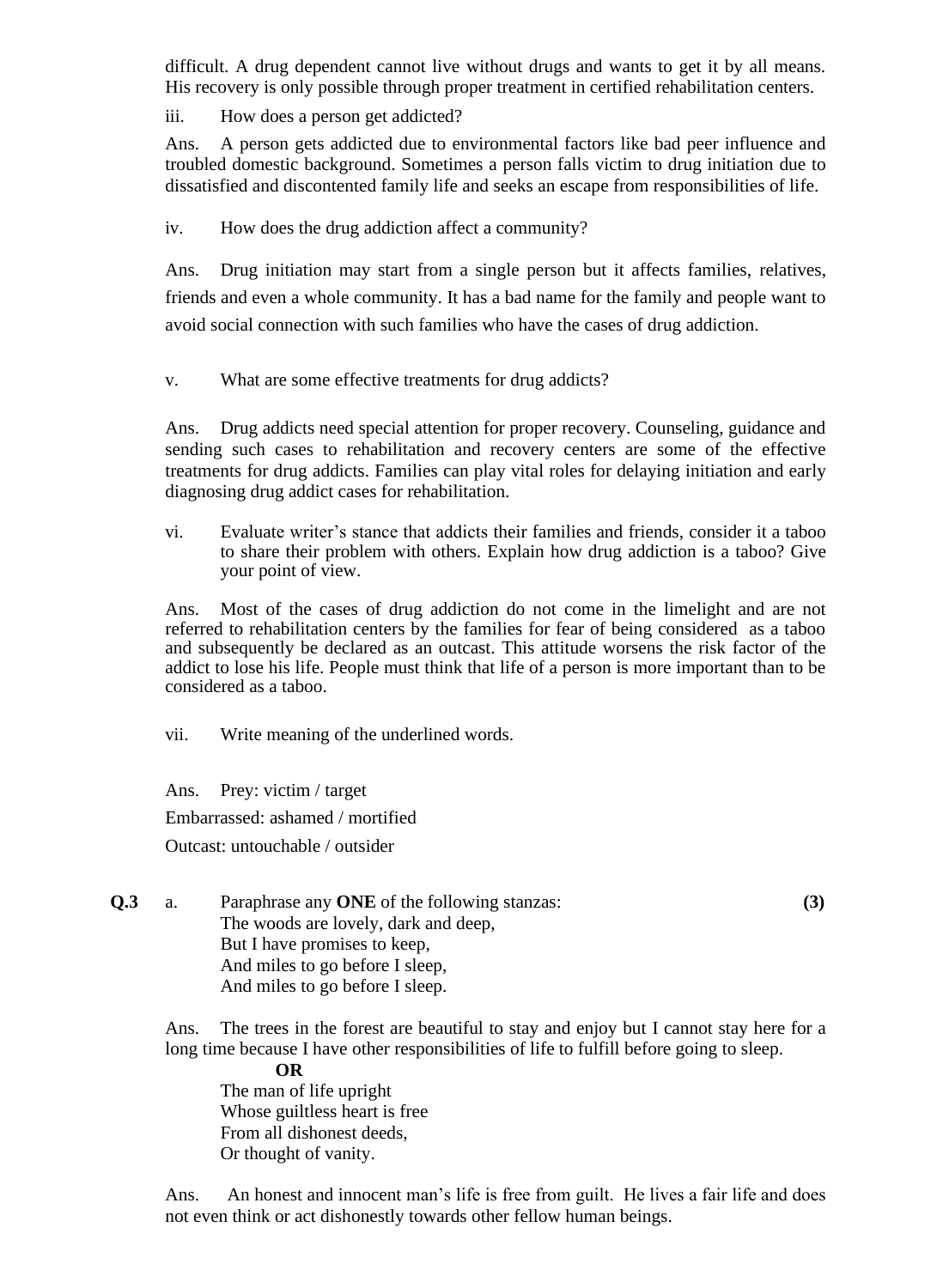b. Read the following stanza carefully and answer the questions given at the end: **(6)** Continuous as the stars that shine And twinkle on the milky way, They stretched in never-ending line Along the margin of a bay: Ten thousand saw I at a glance Tossing their heads in sprightly dance.

### **QUESTIONS:**

|  | i. Identify and write any two poetic devices used in the stanza. | (2) |
|--|------------------------------------------------------------------|-----|
|--|------------------------------------------------------------------|-----|

 Ans. **Simile:** Continuous as the stars **Personification**: Tossing their heads in sprightly dance.

ii. What is the effect of the beauty of nature on human life?  $(2)$ 

Ans. Beauty of nature has a positive effect on life. It provides an escape from the worries of material world and a man feels fresh. It has healing and soothing effects on troubled minds.

iii. Explain what is stated clearly and what is the implied message of the stanza? (2)

Ans. The poet describes a beautiful scene of nature besides the lake where a large number of daffodils move in the breeze as if they are dancing. The implied message of the stanza is that we should enjoy such beautiful scenes of nature to live a stress free life.

#### **OR**

My life is cold, and dark, and dreary; It rains, and the wind is never weary; My thoughts still cling to the mouldering past, But the hopes of youth fall thick in the blast, And the days are dark and dreary.

#### **QUESTIONS:**

i. Write the rhyming scheme and also write any one poetic device used in the stanza.  $(1+1)$ 

 Ans. Rhyme Scheme of the stanza is: AABBA Poetic device: Alliteration (And the **days** are **dark** and **dreary**)

ii. Which aspect of human life has been depicted in the stanza? (2)

Ans. The poet depicts the realistic aspect of human life that a man's wishes are never fulfilled. Youth is an age when a man makes future plans, some are realistic and some are not and when these plans do not come true in life, a man gets depressed.

iii. How does the mood of the poet correspond with the environment around? (2)

Ans. The poet has sad mood due to some unfulfilled desires of the past life. This mood rightly corresponds with the rain and wind that is continuously blowing without being tired.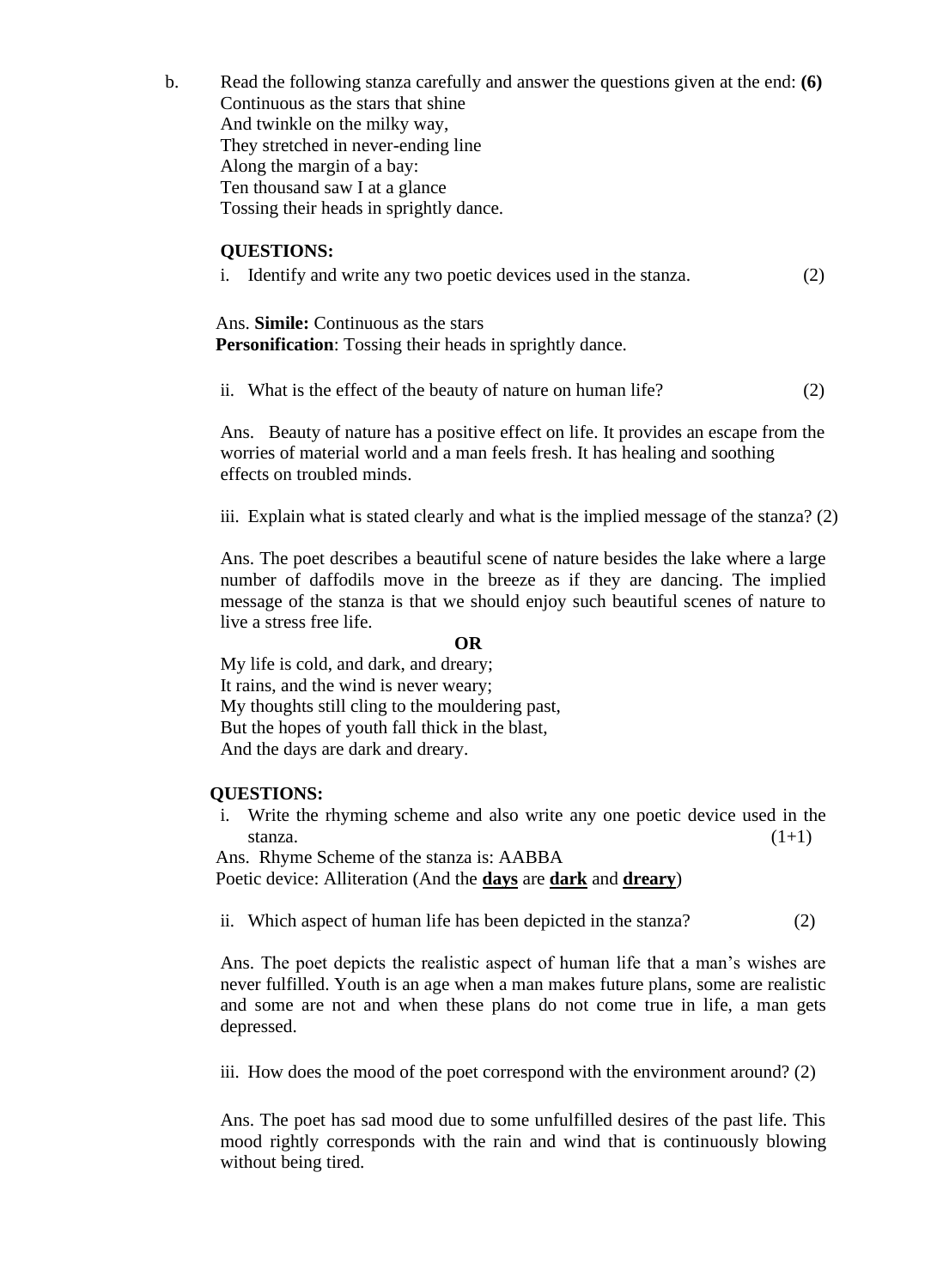- **Q.4** a. Fill in the blanks with appropriate adjectives. **(5)** Rich nations can afford to feed the **hungry** people. The **homeless** people, whose stories appeared in this newspaper last week, have now found a place to live in. **Sick** people need to be looked after, so money must be spent on hospitals. Life must be very hard for **jobless** people in our society today, so government must set new industries to overcome this issue. The prices of daily consumer items must be reduced to give **maximum** advantage to the general public.
	- b. Use the Verbs as directed in the parentheses. (any **FIVE**) **(5)**
		- i. She cuts vegetables. (change into simple past tense)

Ans. She **cut** vegetables.

ii. He drew the sword that he might defend himself. (change into past continuous)

Ans. He **was drawing** the sword that he might defend himself.

iii. The time when the boat leaves is not yet fixed. (change into simple future) Ans. The time when the boat **will leave** is not yet fixed.

iv. He thought that he was safe there. (change into past perfect tense) Ans. He thought that he **had been** safe there.

v. It is raining. (change into present perfect continuous tense) Ans. It **has been** raining.

vi. The report that he was killed is untrue.(change into interrogative tense ) Ans. **Is** the report that he was killed untrue**?**

vii. He thought he knew your address.(change into simple present tense) Ans. He **thinks** he **know** your address.

c. Punctuate the following paragraph/line(s): **(3)**

.so youre on the job every day I hugged him Ans. **S**o**,** you**'**re on the job**. E**very day I hugged him**.**

## **SECTION – C (Marks 20)**

**Q.5** Write an email to your father asking him to send you some funds for admission fee. **(8)**

Ans. From: [sender@abcmail.com](mailto:sender@abcmail.com) To: [receiver@xyzmail.com](mailto:receiver@xyzmail.com) 4 th March, 2022.

Subject: Request for Funds for Admission Fee

Dear father,

Hope that this mail of mine will find you in high spirit and good health. I am also fine here in hostel. My sendup examination has come to an end. This time all papers were SLOs based but I attempted all papers satisfactorily. Multiple choice questions were difficult so, I lost some of the marks in this area. But thank God I have secured 85% marks as a whole.

My admission for Board examination has been sent by the school. I have to pay Rs.1750 for the admission fee. So, kindly send me the said amount extra along with my regular monthly funds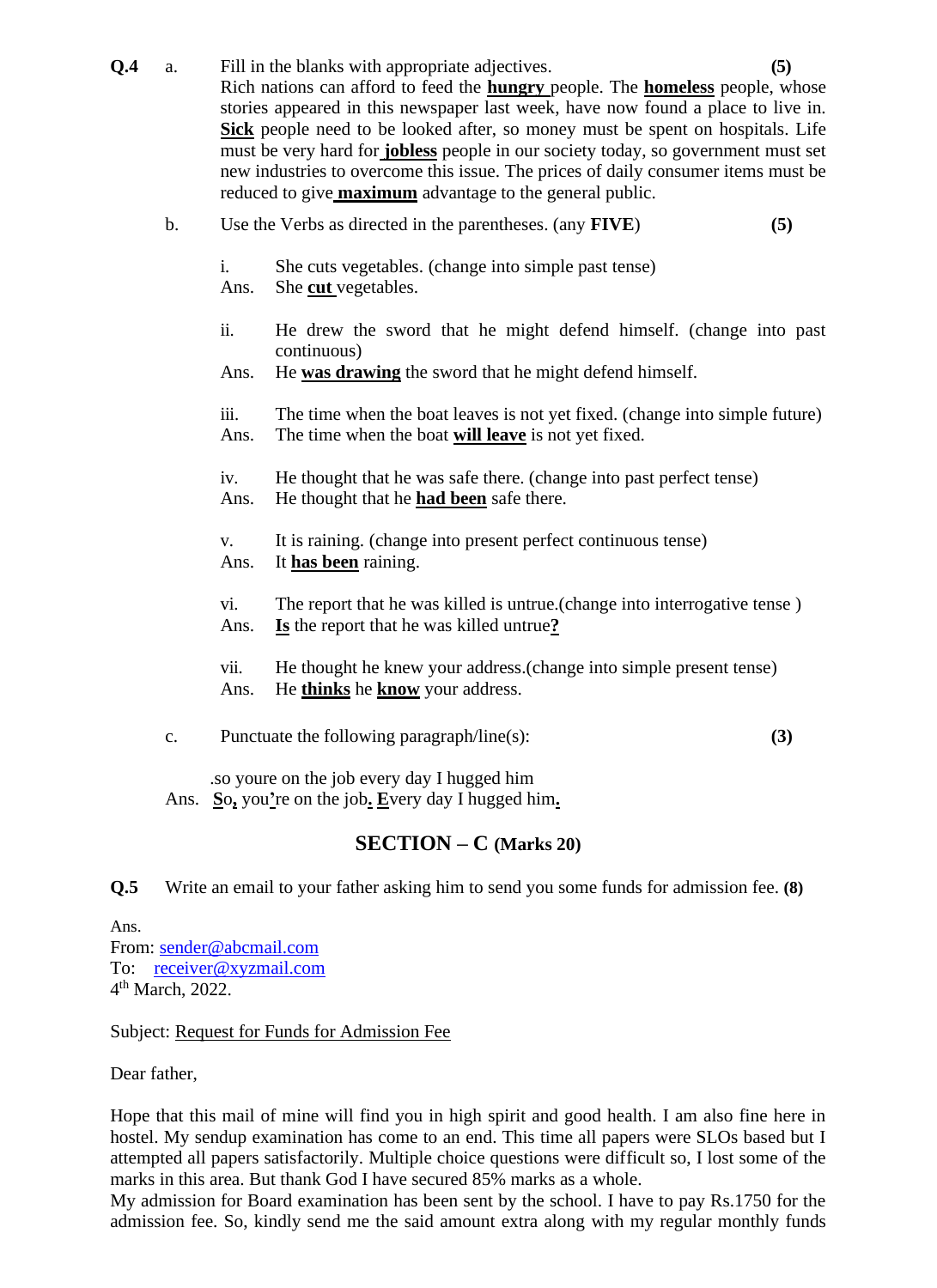transactions. I know very well that it will be difficult for you to manage this extra amount this month as it will disturb the family budget in this time of high inflation but I ensure you that I will not waste money.

Convey my special thanks and best wishes to mom who prayed for my success in the exam.

Your loving son, X.Y.Z

## **OR**

Write an application for sick leave to the headmaster of your school. **(8)**

Ans.

The Headmaster,

School A.B.C.

City D. E. F

Subject: Application for Sick Leave

Respected Sir,

With due respect, it is stated that I have been down with sore throat, cough and temperature since last night. I have visited my doctor who advised me three days bed rest.

It is therefore, requested that I may kindly be granted three days sick leave from Monday  $7<sup>th</sup>$ March to Wednesday  $9<sup>th</sup>$  March, 2022. My medical certificate is hereby attached with my application.

Thanking you.

Yours obediently,

X.Y.Z.

Dated: 7<sup>th</sup> March, 2022.

## **Q.6** Write a paragraph of about 80 to 100 words on any **ONE** of the following: **(6) Nature, The Best Healer OR My Identification, Educated Pakistan**

### Ans. **Nature, the Best Healer**

Nature has healing and restorative powers on human body and mind. It provides a great stress relief by enabling us to remove stress. The Sun is an inescapable part of the outdoor experience. It is an invaluable, yet completely free, source of health. By being outdoors, we are exposed to the Sun, and its invigorating, and life-giving power greatly improve our mood. It is also a natural source of vitamin D and a crucial protection against disease. Clean air is another reason why some people choose to spend time in nature.

**OR**

### **My Identification, Educated Pakistan**

My identification is educated Pakistan. We focus on skill based education in Pakistan to capitalize our sixty four percent youth population. If our youth is well educated and economically well settled, it will give good identification in the world as well as make the country strong, stable and prosperous. So, I wish to see everybody in Pakistan well educated and well mannered. It will promote honesty, truthfulness and fair dealing in every field of life. It will be a situation when life would not be a burden but a pleasure to live and let others live.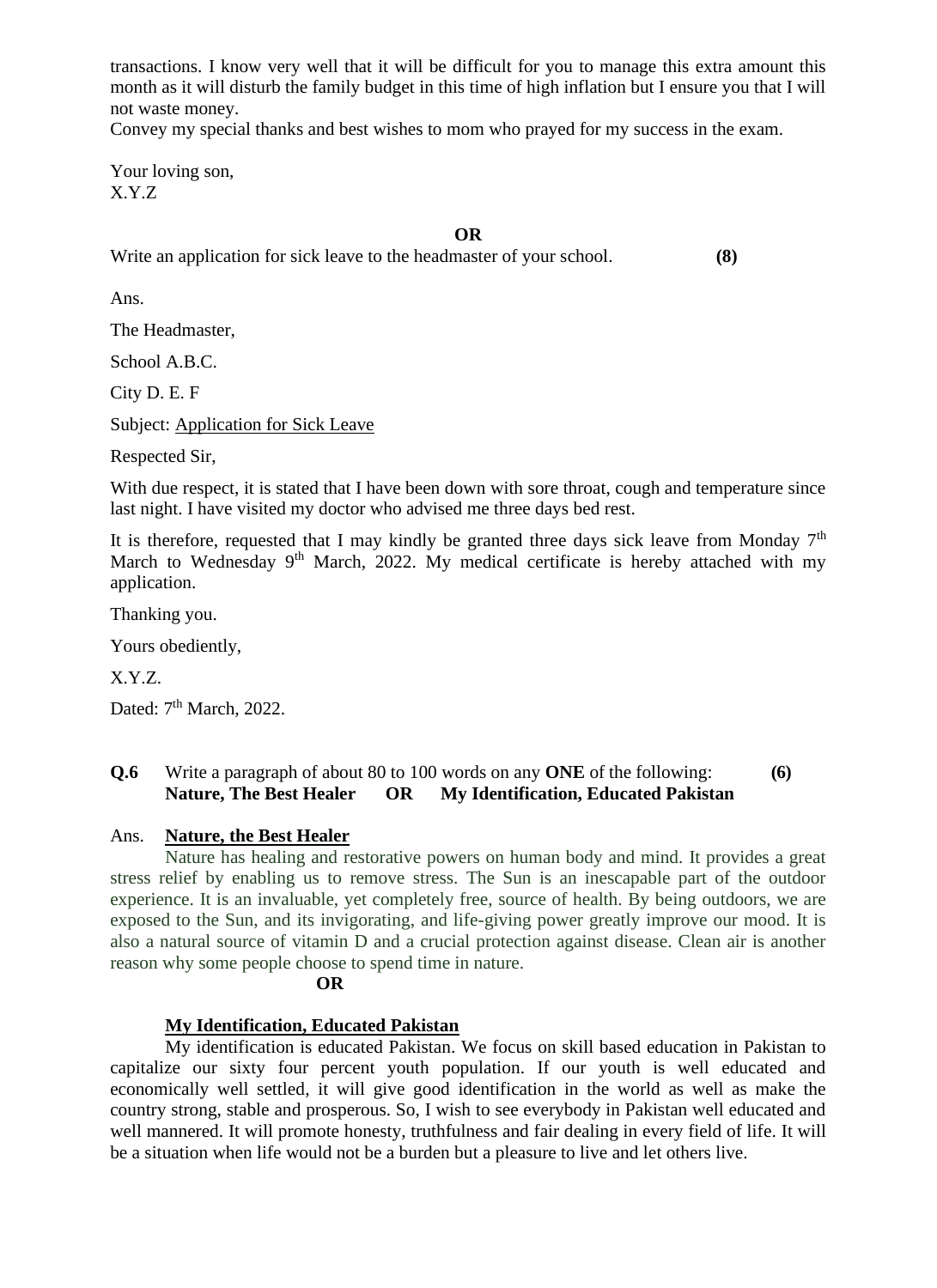**Q.7** Translate the following passage into Urdu: **(6)** 

Pakistan is facing several national and international problems these days. Our enemies are in a constant pursuit to harm us. We know it very well. The enemy of the Muslim Ummah is very clever and cunning. To get out of these problems, we need a sincere and honest leader who can bring us out of destruction and oppression. We need to learn a lesson from our glorious past.

Ans.

پاکستان کو ان دنوں کئی قومی اور بین الاقوامی مسائل درپیش ہیں ۔ ہمہارا دشمن مسلسل ہمیں نقصان پہنچانے کے درپے ہے ہمیں اس بات کا اچھی طرح ادراک ہے ۔ملت اسلامیہ کا دشمن بڑا شا طر اور مکار ہے۔ان مسائل سے نبرد آزما ہونے کے لئے ہمیں ایک مخلص اور ایماندار رہنما کی ضرورت ہے ۔جو ہمیں تباہی اور ظلم سے نکال سکے ۔ہمیں اپنے تابناک ماضی سے سبق حاصل کرنے کی ضرورت ہے

**OR**

Write a dialogue between a customer and a shopkeeper on prices of daily consumer items highlighting the issue of inflation (rising prices).

Ans.

Customer: Aslam-o- Alaikum

Shopkeeper: Walaikum-o-Aslam

Customer: Please, give me a carton of Dalda Gee.

Shopkeeper: Ok Sir, sure why not.

Customer: By the way, what is its price?

Shopkeeper: Sir, the price of Gee has recently increased, but I have old stock. Its price is Rs. 2175 for five kg.

Customer: Oh. My goodness! So much high price! Last month I bought from you at the rate of Rs.2070.

Shopkeeper: Sir, prices of all consumer items are being increased on weekly basis. We are also much affected by the grinding stone of inflation. We are losing our customers. The government has no check and balance on prices.

Customer: It is very difficult to make both ends meet. Prices of all consumer items have been increased hundred percent.

Shopkeeper: Sir, you are right. We have a very less margin in our profit, but we are getting everything expensive from whole sales.

Customer: Yes, I know, you have fewer margins in profit but the government has imposed taxes on everything. If there are high prices, the government has more advantage of amassing taxes.

Shopkeeper: Our business has been badly suffered due to COVID-19 and now the government has also imposed more taxes on us, we don't know how we will get on in business.

Customer: Please, give me only two kg Gee as I have to buy sugar and black tea as well.